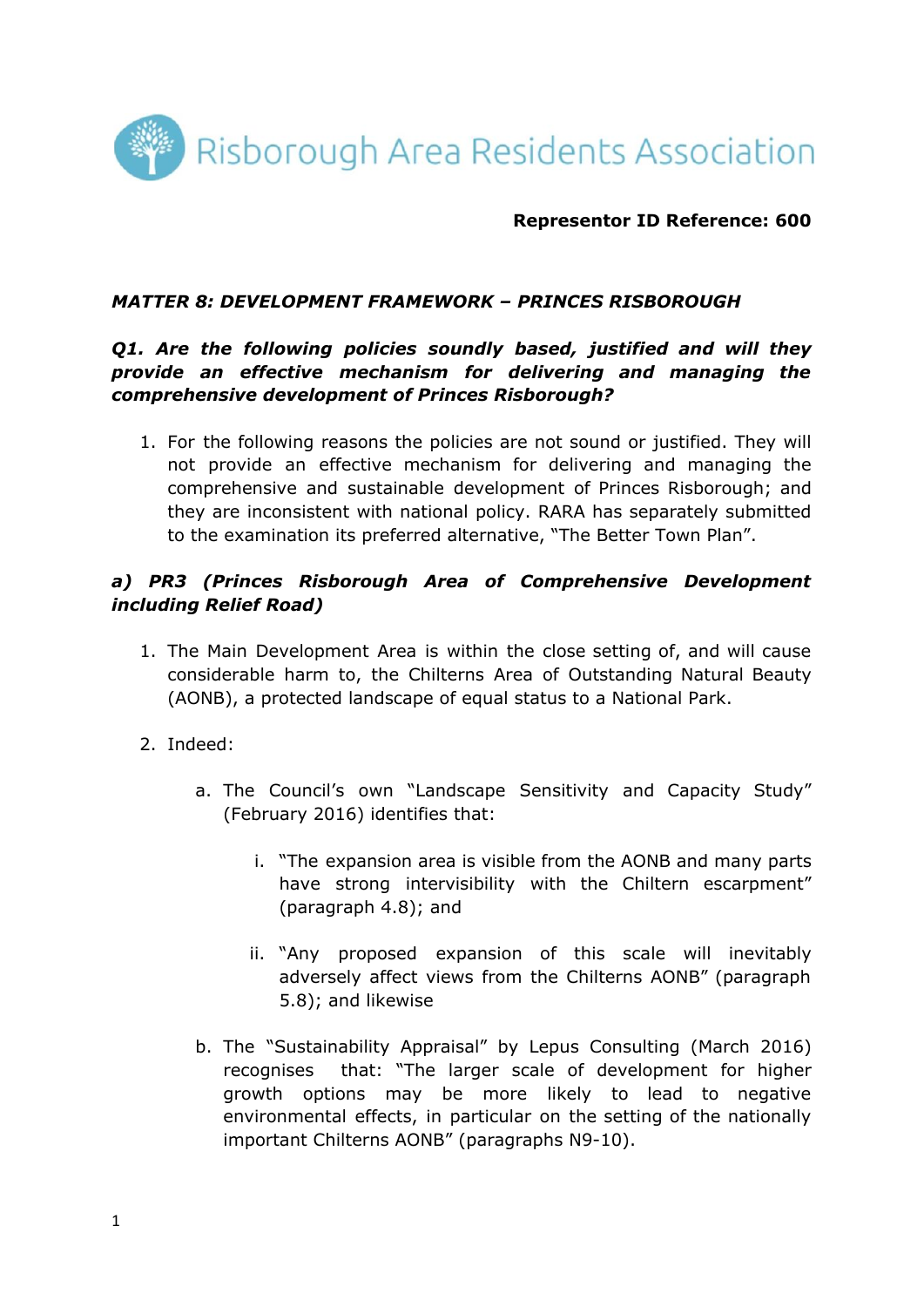- 3. Further, the Alscot Conservation Area is in the setting of the AONB and is under threat of change, altering the nature and character of the area. In particular, the housing development would block views from Alscot to Whiteleaf Cross.
- 4. In addition, the views out of the AONB from key viewpoints (e.g. from Whiteleaf Cross, Brush Hill Local Nature Reserve and the Ridgeway National Trail) are important assets that should be protected.
- 5. Finally, the proposed relief road:
	- a. Goes not just through prime agricultural land, the Green Belt, and the setting of the AONB, but the AONB itself;
	- b. Is a "major development" within the meaning of paragraph 172 of, and footnote 55 to, the NPPF (July 2018); and
	- c. There are no exceptional circumstances justifying the harm to the AONB which would be occasioned - the homes that are needed can be allocated elsewhere, in more sustainable locations and causing less harm to valued landscapes. (See also: our response to Q2.)

# *b) PR4 (Main Expansion Area and Development Framework)*

- 1. The Main Expansion Area is at risk of flooding, as recognised in paragraphs 5.3.35, 5.3.36, 5.3.37, 5.3.48 and 5.3.51 of the Plan; and the relief road follows the route of the zone 2/3 flood zones, including the link to the Poppy Road site. (See also: Appendix 1, "Note on Flooding" prepared by Nick Gomersall).
- 2. It is of profound concern, therefore, that the Environment Agency:
	- a. Consider the Strategic Flood Risk Assessment (SFRA) and flood risk modelling thus far undertaken to be insufficient;
	- b. State that the proposals for Poppy Road, the station and the Expansion Area may not be deliverable; and
	- c. Have identified an issue with flood data regarding Princes Risborough - WDC accept this and propose a Comprehensive Drainage Strategy, but do not know when this will be produced, and we question how useful it will be.
- 3. Put shortly, it is not just unsound but alarming that the Plan is allocating 25% of its new homes and a relief road in a known flood risk zone, with little credible data to identify the degree of risk. Many of the proposed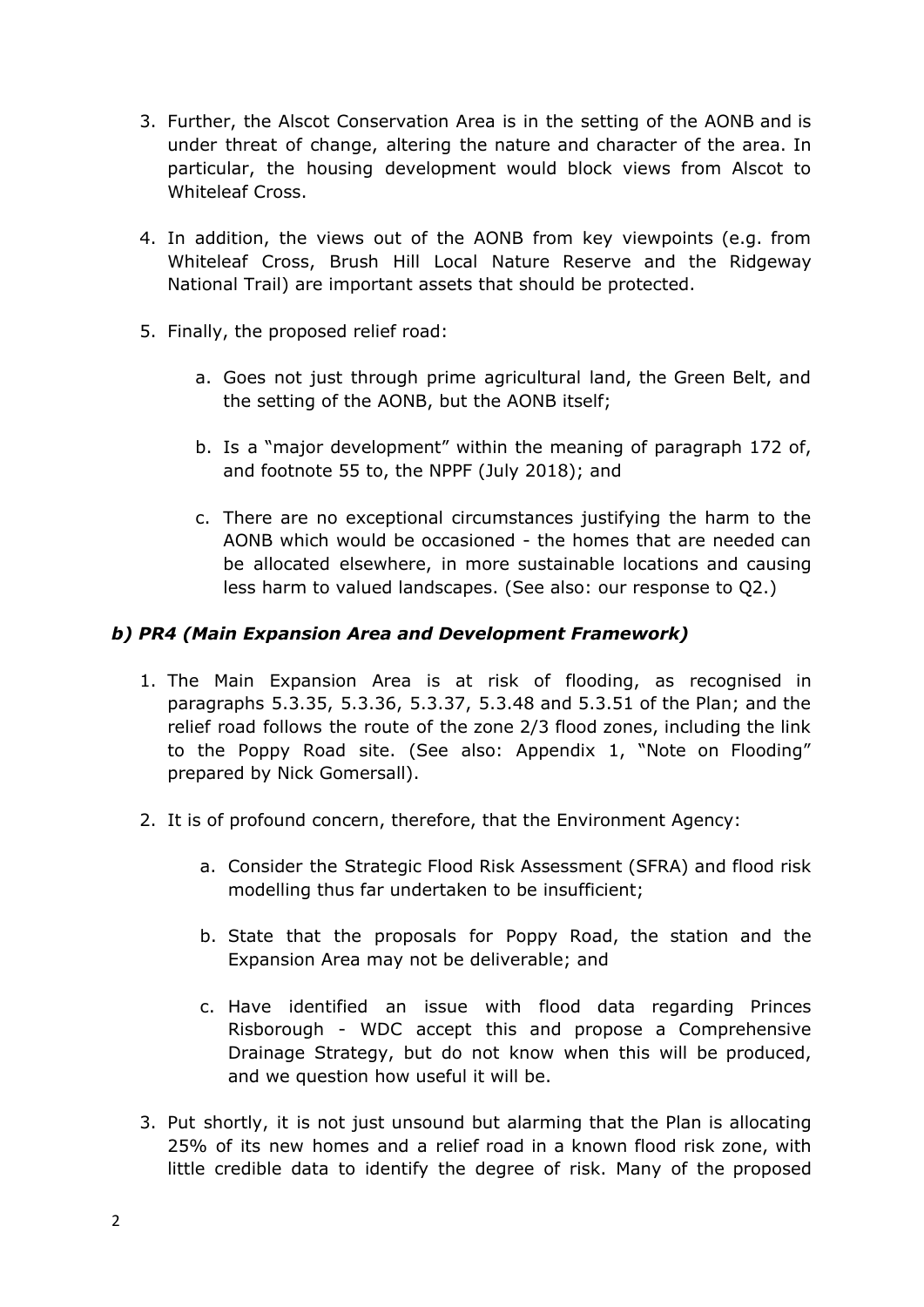new homes are potentially undeliverable; or may require mitigation which will impact on the viability and deliverability of the proposal; and/or put at risk developer financial contributions towards meeting the infrastructural needs that proposal will generate.

# *c) PR5 (Settlement Boundary and Strategic Buffer)*

- 1. The NPPF discourages merging of settlements and, consistent with this, paragraph 5.3.22 of the Plan and Policy PR5 assert the following intentions:
	- a. Avoid coalescence with Longwick; and
	- b. Limit the visual impact of the expansion from the AONB.
- 2. However, the buffer currently proposed to separate Longwick (Figure 28) is negligible and unfit for purpose. It will not even be visible from the Chilterns, Whiteleaf Cross or The Ridgeway National Trail; and will do nothing to secure the visual or functional separation required in this valued landscape.

# *d) PR6 (Main Expansion Area Development Principles)*

- 1. The Main Expansion Area neither protects nor enhances the setting of the AONB. In particular, it fails to respond to existing landscape features; fails to reduce impacts on important views, especially from the Chilterns AONB; and does not enhance the Alscot Conservation Area and its setting either.
- 2. In addition, the Plan fails to integrate the proposed Expansion Area successfully with the town. The existing settlement boundary is the railway line, which will remain and be a substantial a barrier to any integration.
- 3. Further, and for the reasons given under Q.1.c) above, the separation between the Expansion Area and Longwick is entirely inadequate.
- 4. The Plan also fails to recognise the important role the Lanes play (e.g. Picts Lane, which is used extensively by walkers, horse riders, joggers, and cyclists and is proposed to be severed).

# *e) PR7 (Development Requirements)*

1. Point 19 requires an SFRA by developers when this must be the responsibility of WDC and undertaken before the Plan can be found sound.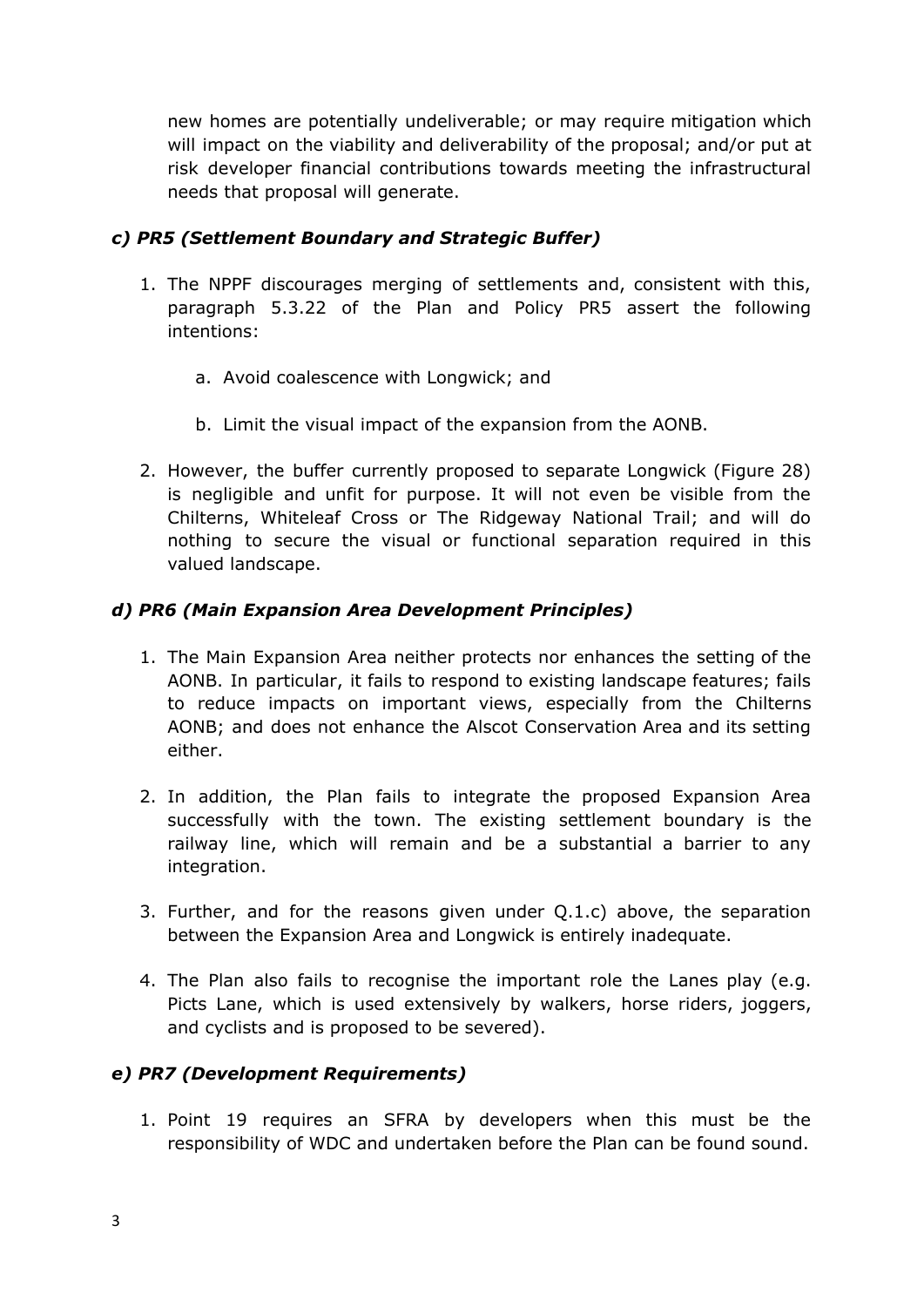- 2. The Jobs and Business section of the Policy should address the need for "sufficient new jobs to meet the needs of the development", similar to the wording used under Point 10 regarding Primary School places.
- 3. Paragraph 5.3.95 is the only paragraph in the Plan regarding tourism. It rightly recognises Princes Risborough as the Gateway to the Chilterns. However, this is a major missed opportunity in the Plan as covered under Matter 5.

# *f) PR12 (Town Centre Traffic and Public Realm Enhancements)*

- 1. It is essential that the already constrained Town Centre is developed in line with the housing; otherwise there will be a new town without a new Town Centre.
- 2. However, the public realm enhancements/traffic calming depend upon the completion of the relief road. As this cannot be completed until (at earliest) 2033, any Town Centre improvements will be delayed until then. Also, there is no committed funding to ensure delivery of those enhancements, when massive extra demand is being imposed. These are clear risks to the soundness, sustainability and deliverability of the Plan.
- 3. The Plan acknowledges the need for additional parking in the Town Centre. The solution proposed is to double-deck the Mount car park, a suggestion rejected by the Steering Group because that car park:
	- a. Is in the centre of a Conservation Area, opposite the Church; and
	- b. Has very poor access/egress, making it unsuitable for expansion.
- 4. Better solutions would be to double-deck the station car park and the Tesco car park or create more underground parking, as advised by the CPRE.

# *g) PR17 (Princes Risborough Delivery of Infrastructure)*

- 1. Paragraph 5.3.230 states that "Financial contributions will be adjusted to take into account the costs of any on-site infrastructure required." This infers that developers may not contribute to the Town's infrastructure requirements if mitigation measures are required e.g. for flooding or drainage and/or railway access improvements.
- 2. Further, WDC's Housing Infrastructure Bid (HIF) is integral to the delivery of the relief road. However, contrary to statements made by WDC during Matter 2 regarding their "successful" bid, RARA understands that the DCLG has introduced a further layer of scrutiny that casts doubt over this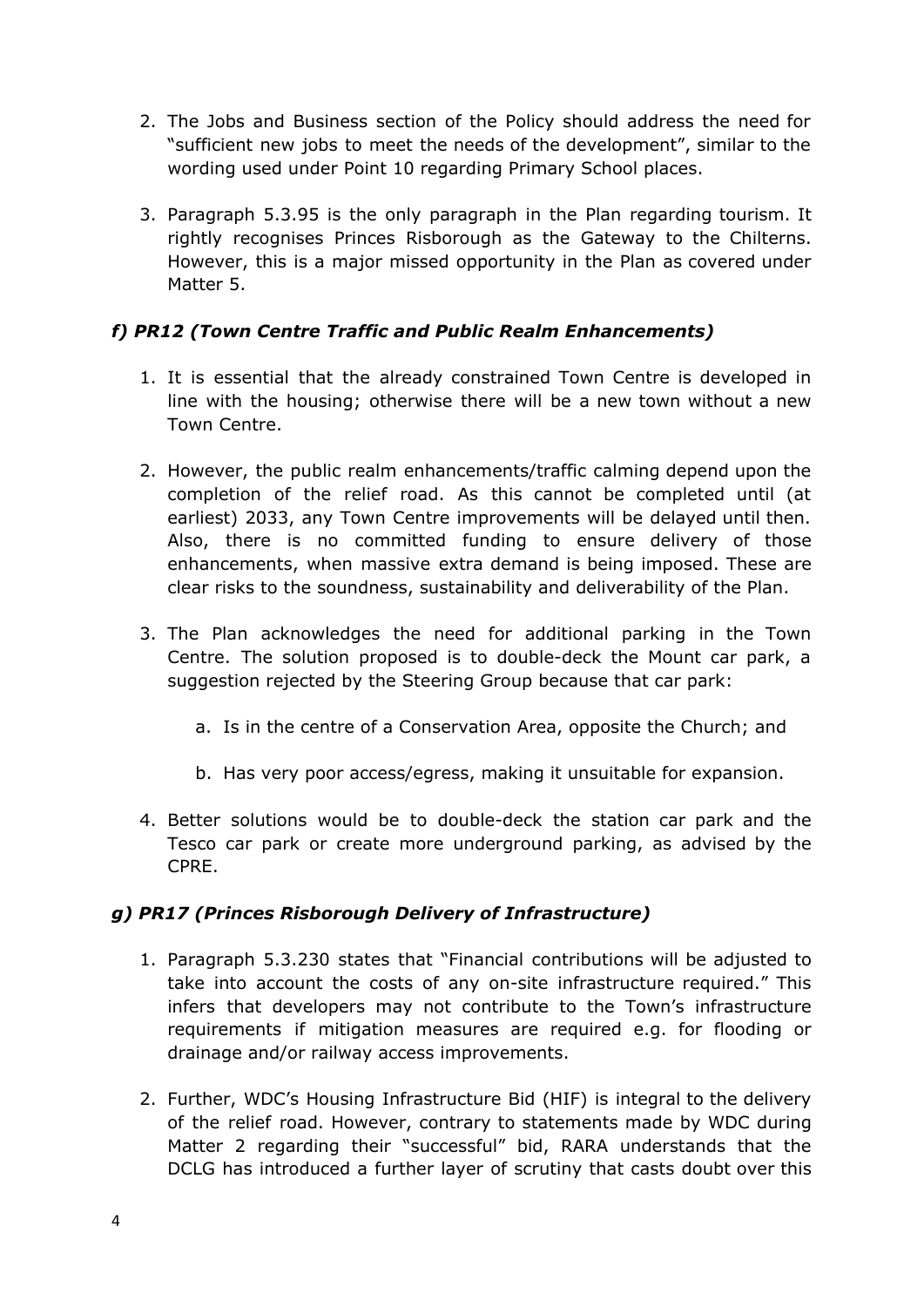(see: Appendix 2 "Housing Infrastructure Fund – enquiry HIF/MV/000292").

3. Finally, there are profound concerns regarding the Network Rail agreement (MOU 9) and the extent of financial contributions required to be made for allowing work on bridges etc. to enable the development to proceed.

# *Q2. Is Policy PR8 (Provision and Safeguarding of Transport Infrastructure) justified and will it provide an effective mechanism for securing new and improved transport infrastructure?*

1. No, it is not justified, is inconsistent with national policy and will not provide an effective mechanism for securing improved transport infrastructure for all of the following reasons.

#### **AONB**

2. The proposed relief road constitutes major development in the AONB and will be visible from key vantage points (e.g. Whiteleaf Cross, Brush Hill and the Ridgeway National Trail). It offends the Plan's own policy for rural areas (page 275, paragraph 2(a)), being damaging works within the AONB to address county-wide north south connectivity. Other road plans have been turned down because of harm to AONB (e.g. Kent International Gateway). The current proposal should be similarly rejected.

#### **Need**

- 3. Whilst the Plan states (paragraph 3.26) that a relief road would be required for any expansion of the town that has not been substantiated – certainly for a smaller housing allocation as RARA propose. Further, no attempt has been made to come up with smart and innovative solutions that would be more sustainable – making better use of existing transport infrastructure.
- 4. WDC assert that the road will relieve congestion and provide better access to the station. However, the Jacobs Report (May 2017) contradicts this, stating (page 24) that: "The traffic flows on Poppy Road have increased in Scenario 8, which is the result of delays at junctions in the vicinity of the railway station access."

#### **Flood**

5. PR8 - 4 and paragraph 5.3.138 refer to the flood zones and consequential requirements re. SFRA. At present, however, no accurate flood data is available and there is no guarantee that the road can be built, where it can be built, or what the additional costs might be.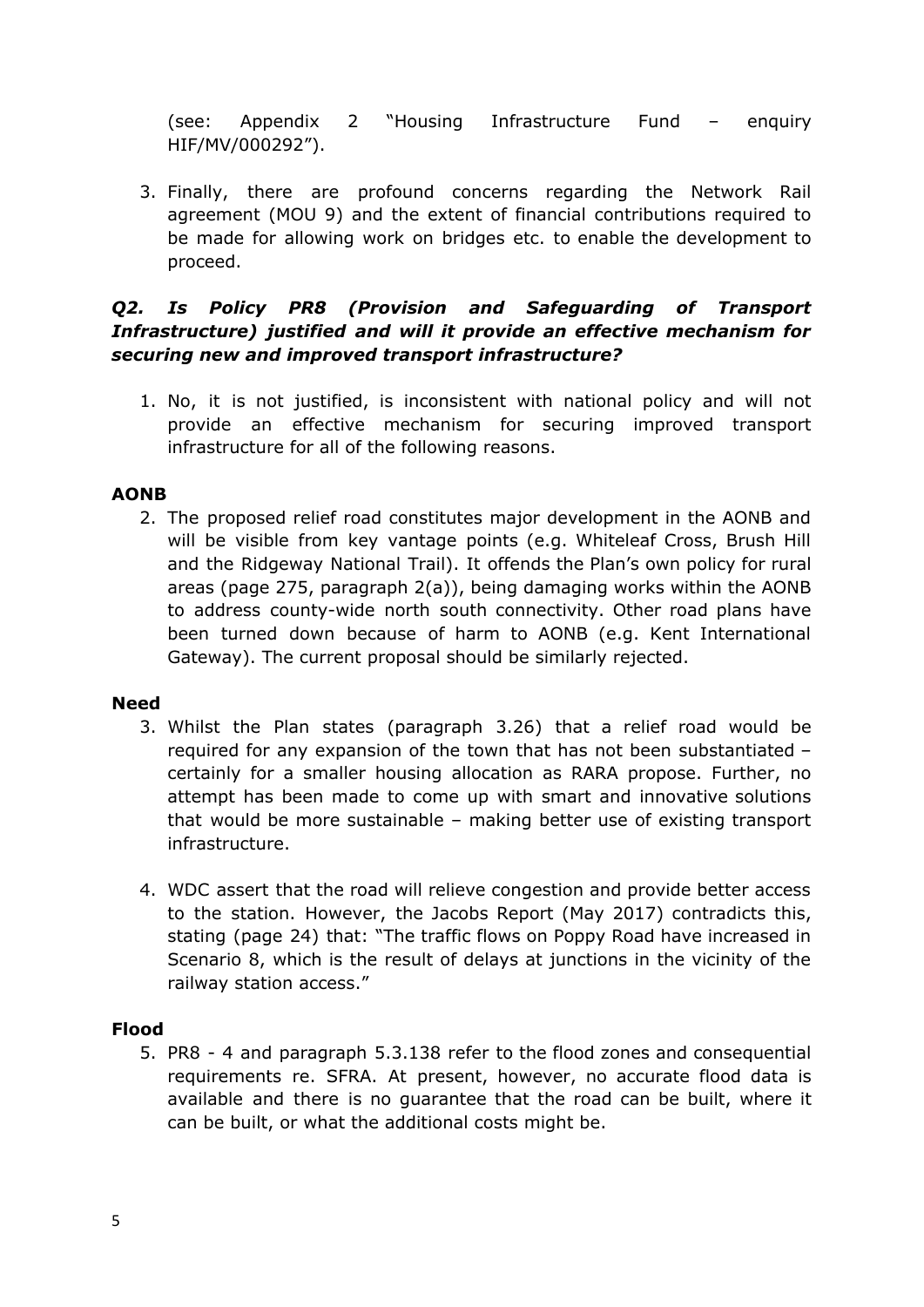#### **Wider Network**

- 6. A major disappointment is the lack of any strategic alignment with the wider transport network. There is little evidence of any detailed discussion at an appropriate level with relevant stakeholders such as Highways England and no consideration has been given to the effects of new development elsewhere; or the resultant, cumulative, effects of such developments on either adjacent communities or the planned route of the Oxford to Cambridge Expressway link.
- 7. We need to take traffic off the A4010 between Aylesbury and High Wycombe (40% of traffic is through traffic) because of congestion at either end, not add to it. Buckinghamshire County Council has always maintained that there is no solution to the traffic congestion on the A4010 at West Wycombe.

### **Consultation**

8. RARA note that WDC rejected out-of-hand the Steering Group's preference for the wider bypass Option 17 at an extra cost of c£20m. They did so for reasons of cost. However, the "Princes Risborough Expansion - Viability Report" (March 2017) states that the development would generate a "cumulative project surplus/headroom of almost £70m". This amply demonstrates the lack of proper consideration given even to the WDC-dominated Steering Group's consultation responses, let alone those of the wider Risborough community.

#### **Solution**

- 9. RARA's preferred solution is to reduce the housing allocation to Princes Risborough and make better use of existing infrastructure with more innovative and sustainable solutions. An early review of the Plan will then afford time to consider further whether a wider bypass option is needed and, if so, the preferred route, taking into account:
	- a. The proposed Oxford to Cambridge Expressway;
	- b. The likely Unitary Authority change (DCLG's preferred option); and
	- c. The proposals for development in neighbouring communities (i.e. not only in WDC's area of responsibility, but in Aylesbury Vale and South Oxfordshire also).
- 10.This approach would better secure longer term traffic relief and connectivity to the wider strategic network than the Plan's proposal.

# *Q4. Are the following allocations soundly based and is there evidence that the development of the sites is viable and deliverable?*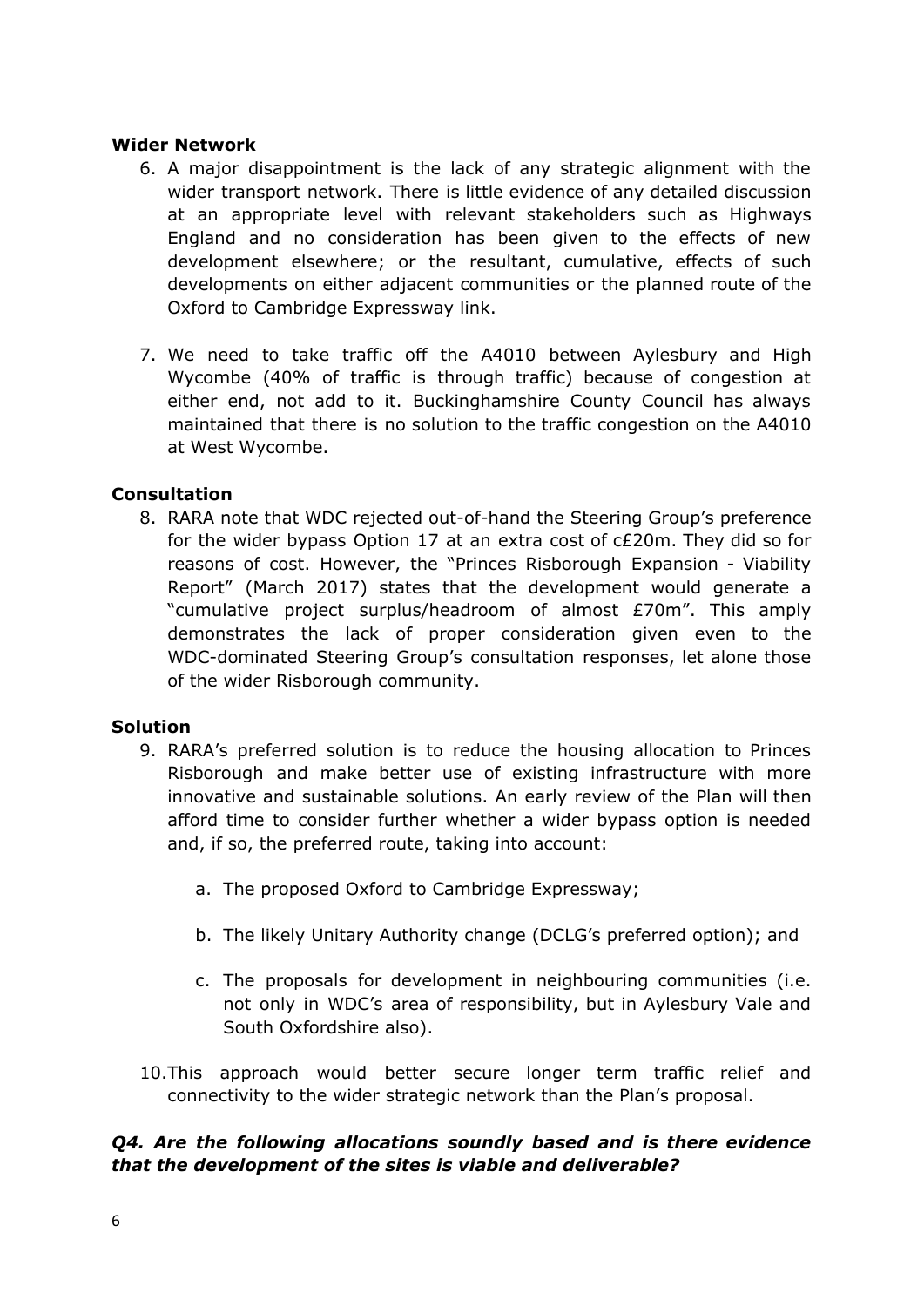### *4 a) PR 9 – Princes Estate Expansion*

1. The Jacobs "Princes Risborough Transport Study" shows the entrance to the Princes Estate to be over capacity already and, as recognised in the 1997 Local Plan, for the site to reach its full potential better access to the estate is required - something the Plan has not addressed. Further, traffic for the estate will be brought within 200 metres of the entrance but, to avoid a low railway bridge, will have to make a mile plus detour through the proposed new housing estate.

### *4b) PR10 – Land North of Lower Icknield Way*

1. The two sites only make up for industrial sites lost already or proposed to be lost as part of the Plan, and will not therefore generate the level of jobs needed to support a doubling of the town. (Indeed, if the Molins and Cilag Janssen/Clare Foundation sites four miles away at Saunderton are lost, there will be a net loss of industrial space in the north of the District when the local population is proposed dramatically to increase, unsustainably and significantly increasing the need to travel by car).

### *4c) PR11 – Land to the Rear of Poppy Road*

- 1. This allocation is not soundly based and there is no evidence that development of the site is either viable or deliverable. For the following reasons, it should be deleted.
- 2. The site is in Green Belt and partly within the Chilterns AONB. It is visible from important viewpoints in the AONB and the Ridgeway National Trail. It is not in a sustainable location.
- 3. The Plan does not demonstrate the exceptional circumstances that justify the site being removed from Green Belt. This site was not one of the areas or sub-areas identified by Arup as performing weakly in their "Green Belt Part 1 Report" (2016). Whilst the "WDC Part 2 Review" (June 2016) considered it for removal, a table on page 29 states that it is not capable of being removed from the Green Belt and no exceptional circumstances exist to justify an alteration to the Green Belt boundary. And yet the Plan is now proposing it as a development site, and proposing to overcome one of the restrictions – road access - by creating a link road across a protected chalk stream into adjacent, farm land, Greenbelt and AONB, in order to connect with the proposed relief road.
- 4. Parts of the site are within flood zone 2 and 3; and it is also within designated Wycombe Critical Drainage Areas. Developers will need to undertake a SFRA, including detailed hydraulic modelling (paragraph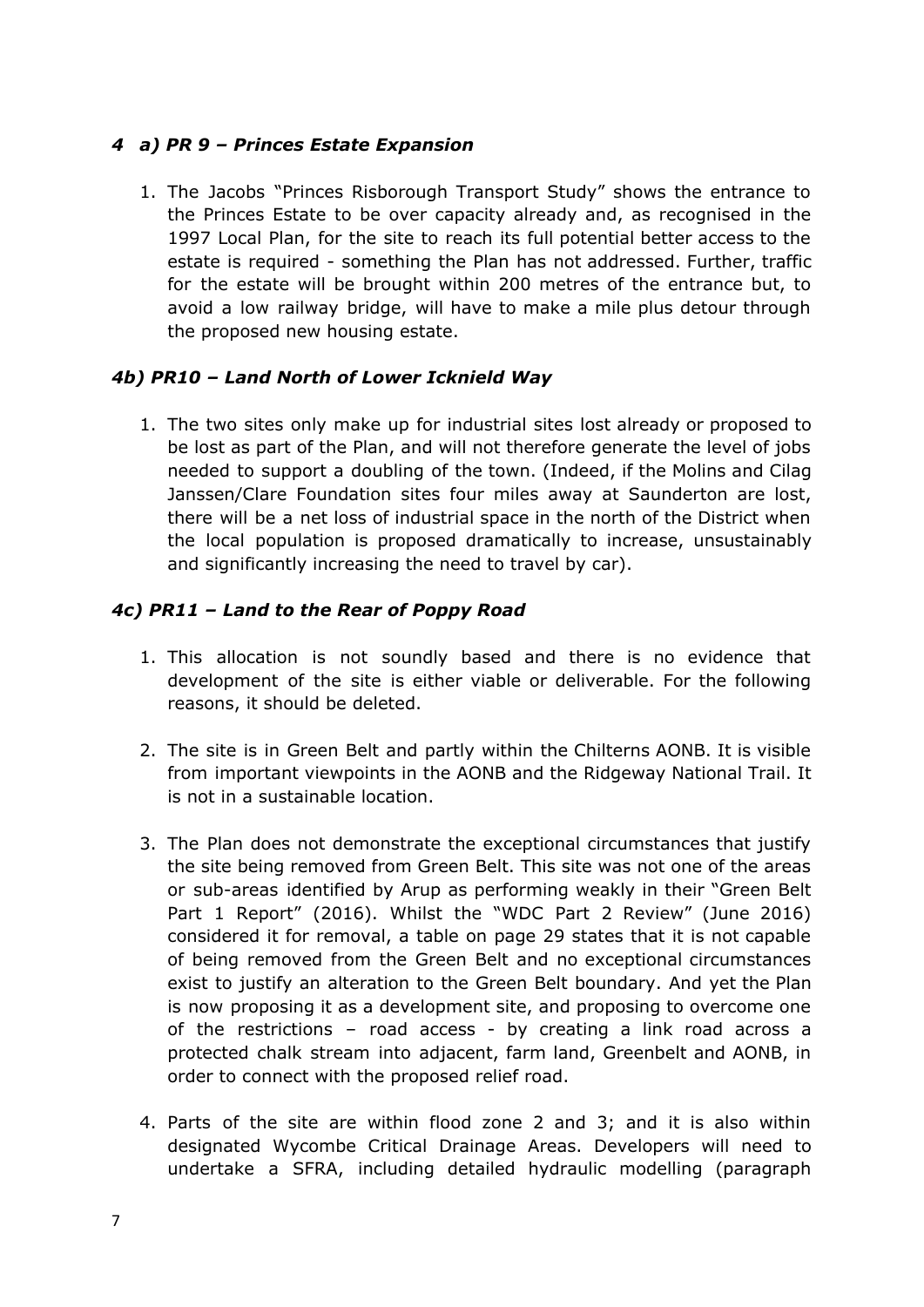5.13.165). There is a need to preserve and enhance the water quality of the Pyrtle Spring-fed Culverton stream, mitigate against the effect on views from the Chiltern escarpment and Ridgeway National Trail, and protect important habitats. There is also a need for an ecological assessment to inform the possible extent and nature of development (paragraph 5.3.167).

# *4 (d) PR13 – Town Centre: Land Fronting New Road (Back Lane)*

- 1. The Town Centre is very small and constrained by historic buildings, the A4010 and existing developments. It does not benefit from the wide high streets of Thame, Amersham or Beaconsfield, and cannot support a population similar to those towns.
- 2. With the planned expansion doubling the population of the town, Princes Risborough centre should be sensitively improved, taking into consideration the historic buildings.
- 3. It is essential that the Town Centre is developed for retail (especially food retail) and leisure activities with the increase in population. The area outlined in PR13 is the main area of the town where this can be achieved. There is an opportunity here greatly to improve a much under-utilised area of the Town Centre.
- 4. However, the Plan has no details of how this should look; how it will be achieved; and how it has been costed and will be funded.
- 5. The lack of a comprehensive brownfield site register has hampered the identification of suitable Town Centre sites for development. For example, more residential space could be created on brownfield land by building flats above street level retail, and providing underground parking in the PR13 area. This would be popular with younger age groups and could bring some much needed life into the town.

# *4 (e) PR14 – Town Centre: Land South of Horns Lane*

- 1. As with PR13, there is no detail of how the site will be laid out when developed, what it will look like or how it will be achieved. Also, PR14 should allocate funding to support the moving of the fire station to the new development area.
- 2. RARA does not support double decking Horns Lane car park. It will create an eyesore in the centre of the town that residents want to improve and be very visible from the AONB viewpoints of Whiteleaf and Brush Hill. Most certainly, it will not enhance the AONB's setting. (Horns Lane Car Park has remained undeveloped as it offers clear views into the AONB/Whiteleaf